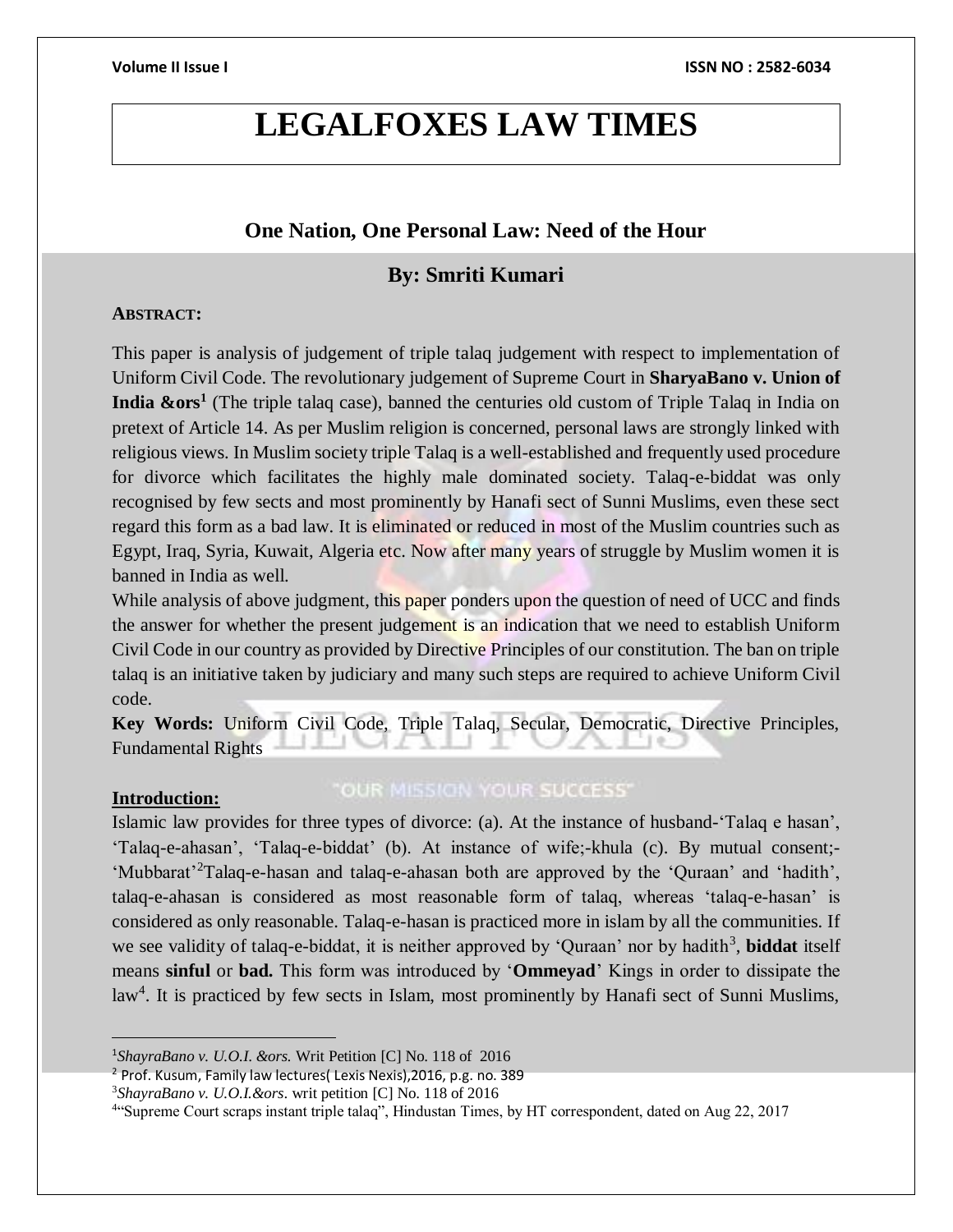#### **Volume II Issue I ISSN NO : 2582-6034**

even they describe it as a sinful form of divorce, still this triple talaq was so much in trend that matters of divorcing wives on whatsapp, through e-mail, through letters became very frequent but not challenged many times due to social pressure. It is worth considering that Quran do not support divorce instantly but it is advised by Prophet to avoid divorce and look for conciliation and mediation for that purpose the period of abstinence is observed during which talaq can be revoked but the case of talaq-e-biddat is completely opposite, it is irrevocable from the moment it is given i.e, in one go talaq, talaq, talaq.

The judgement delivered by majority in **Shayra Bano v. Union of India & Ors**. Supreme Court struck down Triple talaq, declared the practice as unconstitutional, void and illegal and is against the basic tenets of Quran. The ratio behind the judgement is the current practice is violates fundamental rights, it violated the right to equality of Muslim women, right to non-discrimination and right to live with human dignity. It violates article 13 of the constitution which mandates, that no law can be in contravention with fundamental rights<sup>5</sup>. The part of Sharia Act, 1937 which recognised and allowed the practice of triple talaq among Muslims following Hanafi School is struck down.

### **Uniform Civil Code And Its Need in India:**

Uniform Civil Code means a standard code for all governing rights regarding **property, marriage**, **divorce, inheritance, adoption** and **maintenance.** It's often considered that a State is merely concerned with the relation between man and man. It is not concerned with the relation of man with God, so the state is nowhere concerned with having diverse personal laws for all the communities to ensure religious pluralism. However, a welfare state should be concerned with all those which are affecting the interest of people at large and will try to harmonize the laws and it becomes more emphatic and imperative when it is more about the rights given in constitution i.e. supreme law of the land.

Rebecca J. Cook rightly points out that although the Indian Constitution contains articles mandating equality and non-discrimination on the grounds of sex, strangely however, several laws exist that apparently violate these principles and continue to be there especially in personal laws of certain communities with provisions that are highly discriminatory against women.

India have ratified the International convention on civil and political rights, 1966 and the International Convention on the Elimination of All Forms of Discrimination Against Women (CEDAW), 1979, so bound to enforce relevant provisions and ensure gender equality in its National laws.

Supreme Court first directed parliament to frame Uniform civil code in the year 1985 in the case of **Mohd. Ahmed Khan v. Shah Bano Begum**, Justice Y. V. Chandrachud observed that; "A common civil code will help the cause of national integration by removing disparate legalities to law which have conflicting ideologies**"**. <sup>5</sup> The judgement was nullified by then ruling govt.

 $\overline{a}$ 

<sup>5</sup> See Supra note 3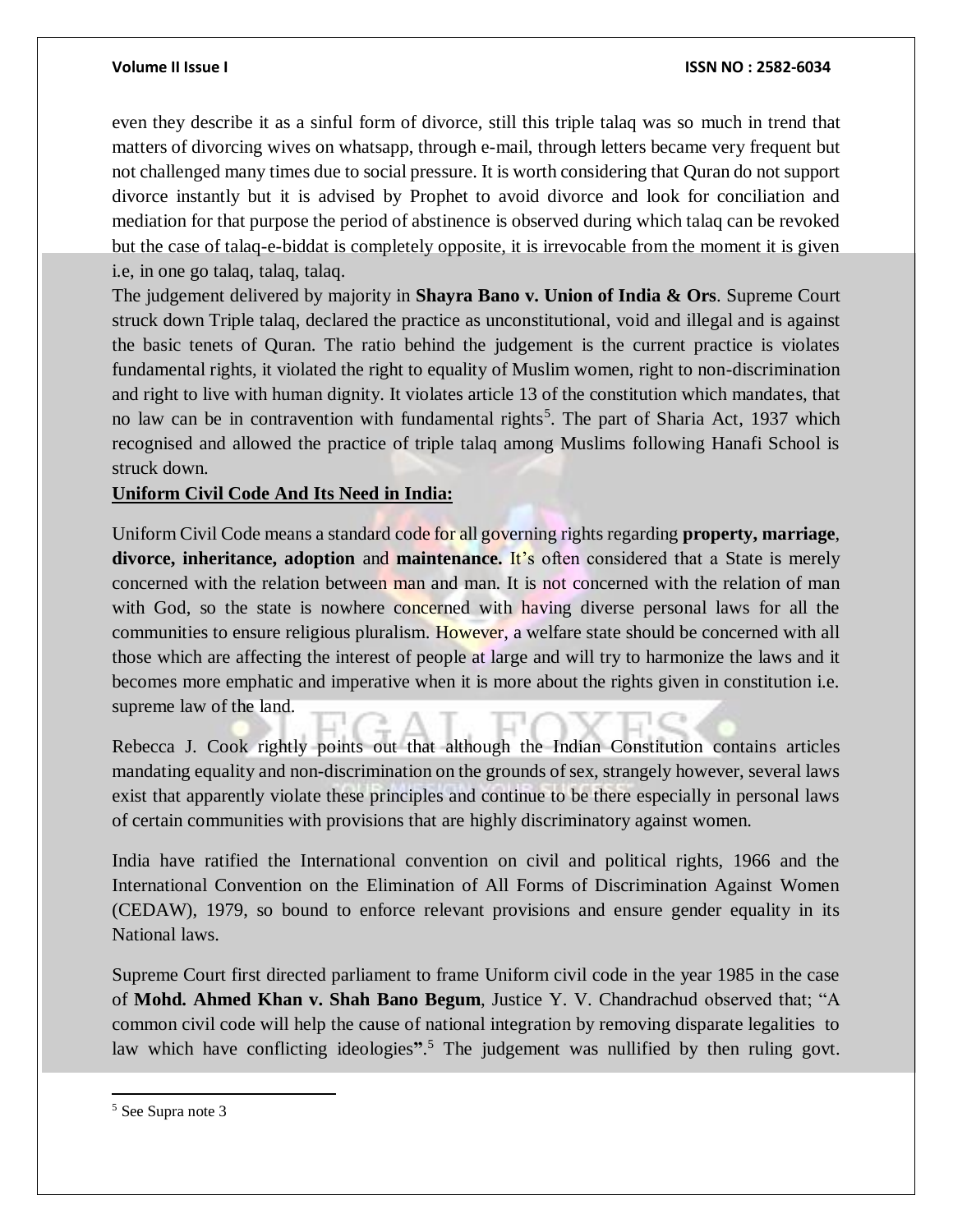Congress Party by bringing Muslim women (right to protection on divorce) Act, 1986. Sec 125 of Cr.P.C. curtailed the right of Muslim women for maintenance.<sup>6</sup>

The court has sought for uniform civil code a few times but many at times even judiciary hesitates to interfere with personal laws due to religious intolerance in the country. In the case of **Lily**  Thomas v U.O.I<sup>7</sup> & John Vallamaton v. U.O.I<sup>8</sup>, the Supreme Court disclaimed the need of Uniform civil code in the country. It was held by Supreme Court in **Lily Thomas v. Union of India,** that;

"The desirability of Uniform Civil Code can hardly be doubted. But it can concretize only when social climate is properly built up by elite of the society, statesmen amongst leaders who instead of gaining personal mileage rise above and awaken the masses to accept the change."

This non-acceptance for any changes in personal law will exist until some strong guidelines are provided by a uniform code which is applicable to all civilians. In India we have uniform codes in criminal laws and civil laws except marriage, divorce and succession. India is a secular and democratic country which means it does not have any official religion but when it comes to personal laws the country is divided into number of different laws, which are often discriminatory towards women. The honourable court through its judgement in **Sarla Mudgal v. U.O.I.** held, article 44 is relied upon the concept that there is no necessary connection between religion and personal law in a civilised society<sup>9</sup>. Article  $25^{10}$ , guarantees freedom whereas article  $44^{11}$ seeks to divest religion from social relation and personal law. Marriage, succession and like matters of a secular character cannot be brought within the guarantee enshrined under articles 25, article  $26^{12}$  and article  $27^{13}$ .

Justice Kuldip Singh opined in **Sarla Mudgal v. U.O.I**, where more than 80 per cent of the citizens have already been brought under the codified personal law, there is no justification whatsoever to keep in abeyance anymore, the introduction of Uniform Civil Code for all citizens in the territory of India<sup>14</sup>.

At the time of framing of constitution, the country was not ready to embrace the secular code and which is common to all and give up on the old customs which regulated the personal laws, keeping this in the mind the matter of implementing the Uniform Civil Code was kept in directives for the state to strive towards achieving the Uniform Civil code for all the citizens under article 44.

<sup>7</sup>*Lily Thomas v Union of India,* (2000) 6 SCC 224,para 44

 $\overline{a}$ 

<sup>6</sup>*Mohd. Ahmed Khan v Shah Bano Begum,* (1985) 2 SCC 556, para 32, p. g. no. 8

<sup>8</sup> *John Vallamattom v Union of India*, (2003) 6 SCC 611.

<sup>9</sup>*SarlaMudgal v Union India* (1995) 3 SCC 635.

 $10$ . Article 25, Freedom of conscience and free profession, practice and propagation of religion.

 $11$ Article 44, Uniform Civil Code for citizens; The state shall endeavour to secure for the citizens a uniform civil code throughout the territory of India

 $12$ Article 26, Freedom to manage religious affairs.

<sup>&</sup>lt;sup>13</sup>Article 27, Freedom as to payment of taxes for promotion of any particular religion.

<sup>14</sup>*SarlaMudgal v Union India* (1995) 3 SCC 635.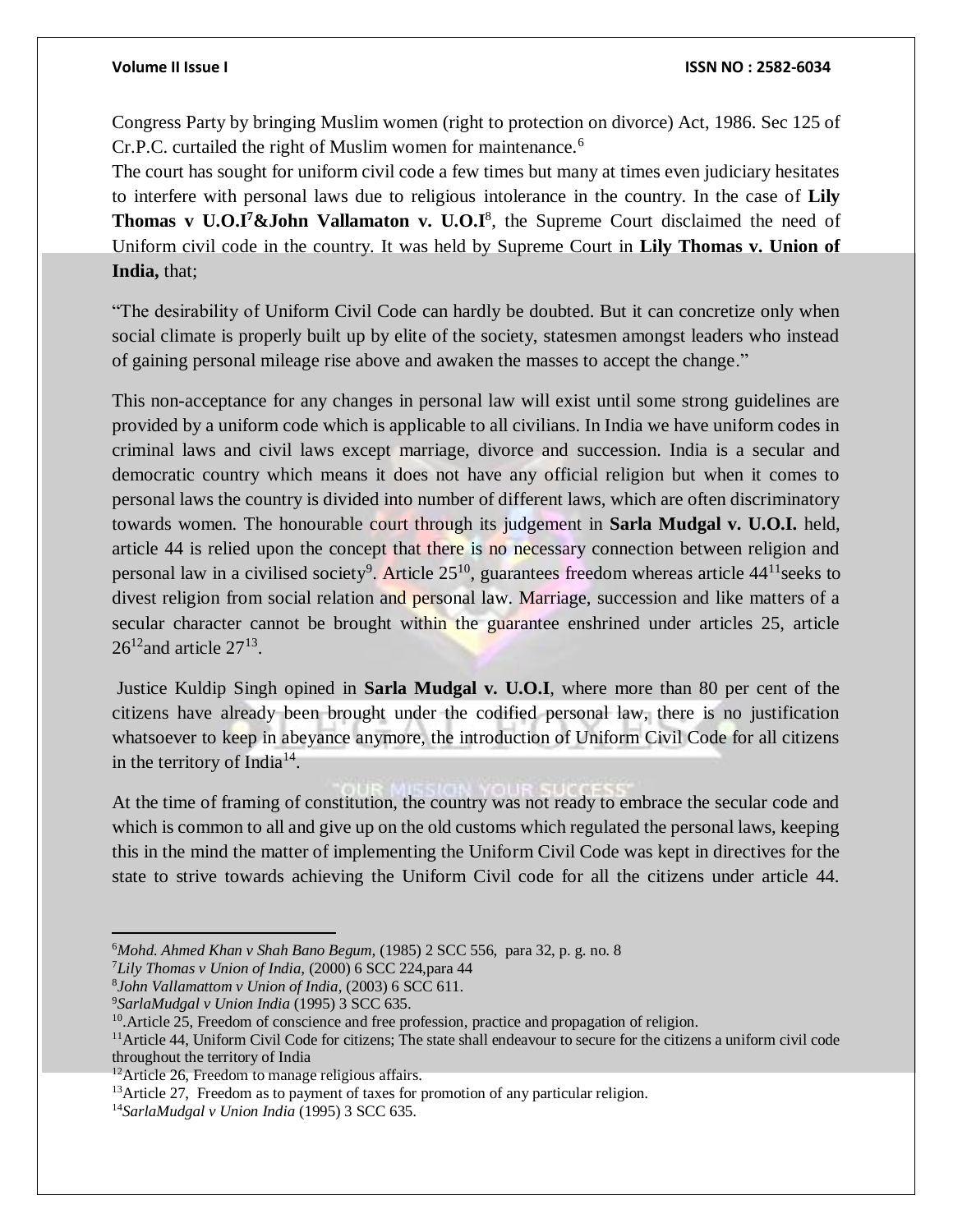Supreme court throwing light on the need of UCC, held in the Shah Bano's case that, 'It is also a matter of regret that article  $44$  of our constitution has remained a dead letter<sup>15</sup>.

### **Legal Framework for UCC:**

The founding fathers of our republic wanted to constitute a modern and secular democracy, and not a theocratic Hindu image, so the civil code governing the personal law must be secular. Instead of providing the aim in the directive principles only limited progress can be seen till date as Dowry and Domestic violence, Hindu personal laws, and the Special Marriage Act which is completely secular in nature, reflects modern sensibility.

In August 2015, a commission was set up under the Law commission to prepare a report on Uniform Civil Code to give detailed recommendations by the department of Legal Affairs a recommendatory body of Government, which will be submitted by 2018.

### **What could be the essentials of UCC?**

The new code will be based on gender equality and comprising best elements of all the personal laws. The practice of Marriage and Divorce will be uniform in all communities. Monogamy must be strictly followed, because it adheres to article14 and article 21 and above all basic human values. Age of marriage must be at least the age of majority i.e, 18 yrs. for girls and 21 yrs. for boys in all religions. Registration of marriage must be made compulsory to check bigamy and unfair practices. Laws relating to succession and inheritance and adoption should be made similar.



# **Triple talaq Judgement and UCC: MISSION YOUR SUCCESS**

The matter of Uniform Civil Code has been always connected with Triple talaq. Muslim Personal law is not codified and it contains many sources as Quran, Hadith, Ijma, Quiyas and different schools follow some different customs.

There are many practices in Islam that are derogatory towards women. Islam is the first religion to give women rights to property provided in Quaran in '**Surah-an-nisha'** and right to divorce (delegated by husband though), when no religion recognised woman's right in property or their status in a bond of marriage. But, after many years all the religions have come forward and recognised equal status of women as men, as pointed out in triple talaq judgement that women in Muslim community do not have equal rights as of husband to divorce, which the women's of the Hindu, Christian, Zoroastrian and other communities have. Talaq-e-biddat is against the tenants of

 $\overline{a}$ <sup>15</sup>*Mohd. Ahmed Khan v Shah Bano Begum,* (1985) 2 SCC 556 , para 32, page 8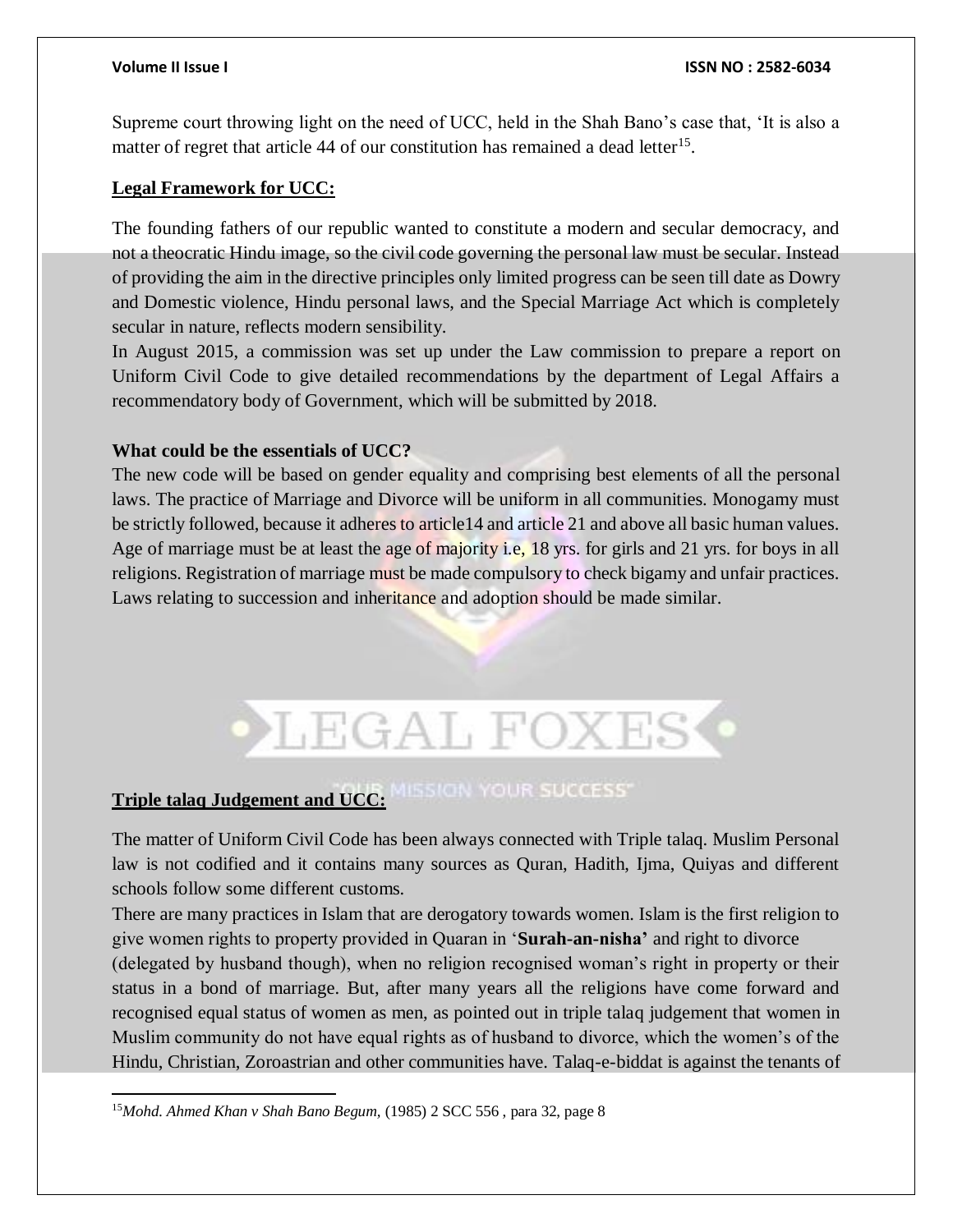#### **Volume II Issue I ISSN NO : 2582-6034**

Islam because Islam implements the duty upon men to protect their women and be righteous in their course. Talaq-e-biddat is irrevocable from its very inception so in case a women or the man himself wants to restore the marital status, they have to go through '**Halala'** which is provided in Islam that;

If he has divorced her (for the third time), then she is not lawful to him afterward until (after) she marries a husband other than him. And if the latter husband divorces her (or dies), there is no blame upon the woman and her former husband for returning to each other if they think that they can keep (within) the limits of Allah<sup>16</sup>.

It may be justiciable for other two instances where divorce is revocable; the parties are given three months period of abstinence, during which they may restore cohabitation. So, the proper time is given for them to think about separation or restoring conjugal rights. But the case of triple talaq instant break down of marital status does not give parties any say once pronounced, hence completely derogatory and discriminating towards women.

Dissolution of Muslim Marriages Act, 1939 gives right to a woman to obtain a decree for dissolution of marriage on the grounds provided in Shriat Act, 1939 but there is no ground provided in Hanafi code for dissolution of marriage by women, which is again problematic for jurists as they do not want to interfere with personal laws.

### **Will this help to implement UCC?**

The judgment by a Supreme Court's Constitution Bench, outlawing instant 'triple talaq' divorce by Muslim men, is a turning point for the India. This judgment has shown courage to say no to what is discriminatory and not only upheld the values of Indian constitution but also has messaged this very strongly that laws of God can also be tested and checked on the points of constitutional values. India has stood up to that. However, UCC has been untouched in such endeavors, where it is need of Indian people due to its high diversity. Under UCC, all personal laws based on scriptures and customs of every religion will be replaced with a common law governing every citizen, which would also facilitate protection of person's basic personal rights which may have been disguised on the name of personal laws.

### **This judgment has sensitized people about their rights.**

### **Conclusion:**

 $\overline{a}$ 

Article 44 has been the essence of the constitution in order to govern the nation with the common set of laws in every facet. Nowhere being country of divergent religion this article has always been contemplated as a dead letter from its inception $17$ .

Late Atal Bihari Vajpeyee in his speech said, there will be a new code based on gender equality and comprising best elements in all the personal laws. The Uniform Civil Code should not be

<sup>16</sup> Quran, Sura 2, al baqara Ayah 230

<sup>&</sup>lt;sup>17</sup> A dead letter to constitution; addressing structural inequalities, Nirma University law journal : Vol-6, Issue-2, July 2017